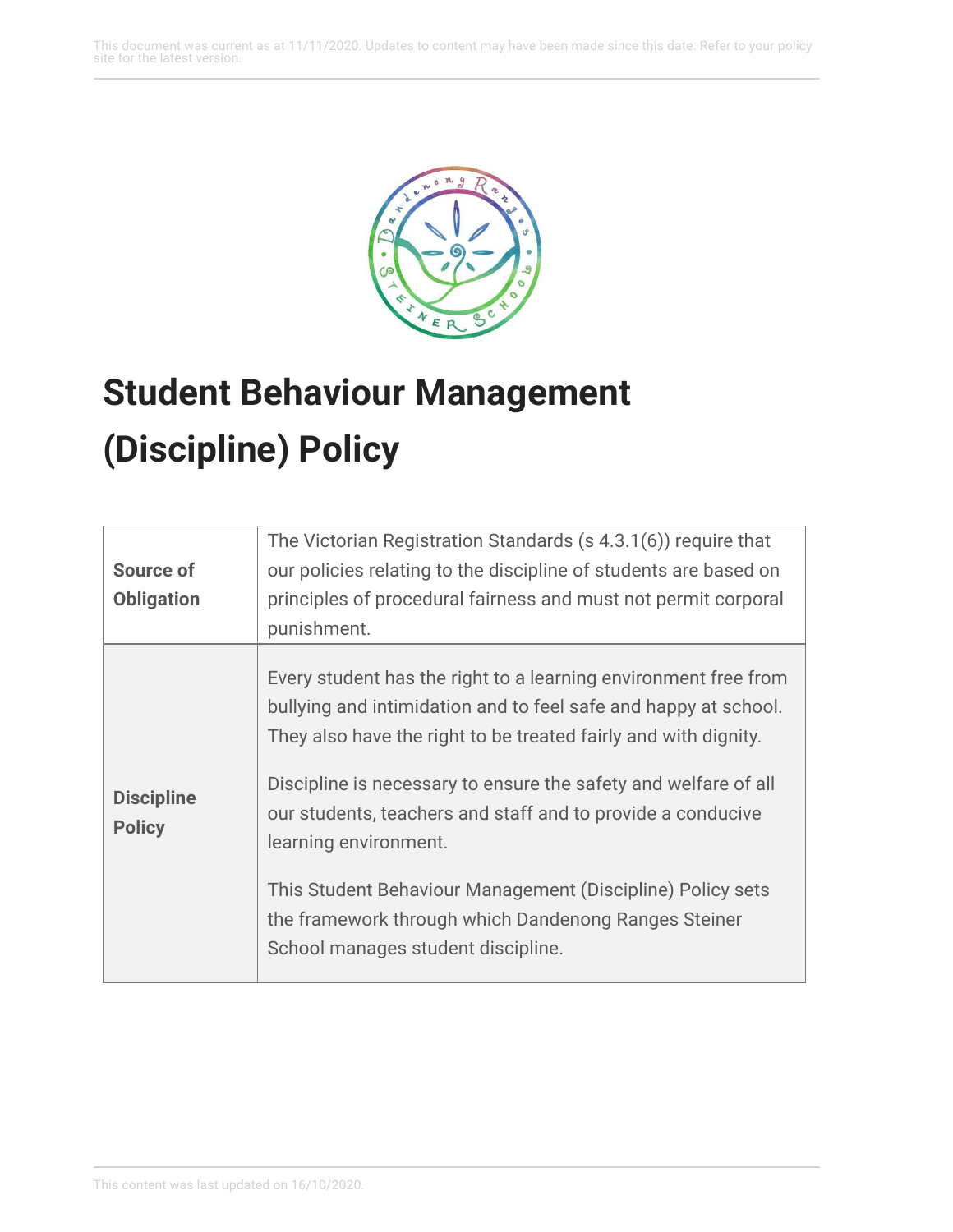| <b>Prohibition of</b><br><b>Corporal</b><br><b>Punishment</b> | It is our policy that corporal punishment is strictly prohibited.<br>The use of any corporal punishment by a staff member is<br>strictly prohibited. Any staff member who breaches this rule<br>will be subject to disciplinary proceedings which may include<br>dismissal.                                                                                                                                                                                                                                                                                                                                                                      |
|---------------------------------------------------------------|--------------------------------------------------------------------------------------------------------------------------------------------------------------------------------------------------------------------------------------------------------------------------------------------------------------------------------------------------------------------------------------------------------------------------------------------------------------------------------------------------------------------------------------------------------------------------------------------------------------------------------------------------|
| <b>Behaviour</b><br><b>Management</b>                         | Dandenong Ranges Steiner School seeks to develop a culture<br>of positive discipline by setting clear expectations of students<br>and encouraging positive behaviour. Strategies for developing<br>this culture include:<br>clearly setting expectations with respect to student<br>behaviour<br>establishing specific teaching and learning programs<br>communicating expectations with the wider School<br>$\bullet$<br>community<br>acknowledging positive behaviours in a range of ways from<br>$\bullet$<br>informal verbal acknowledgement through to structured<br>merit awards<br>maintaining records with respect to student behaviour. |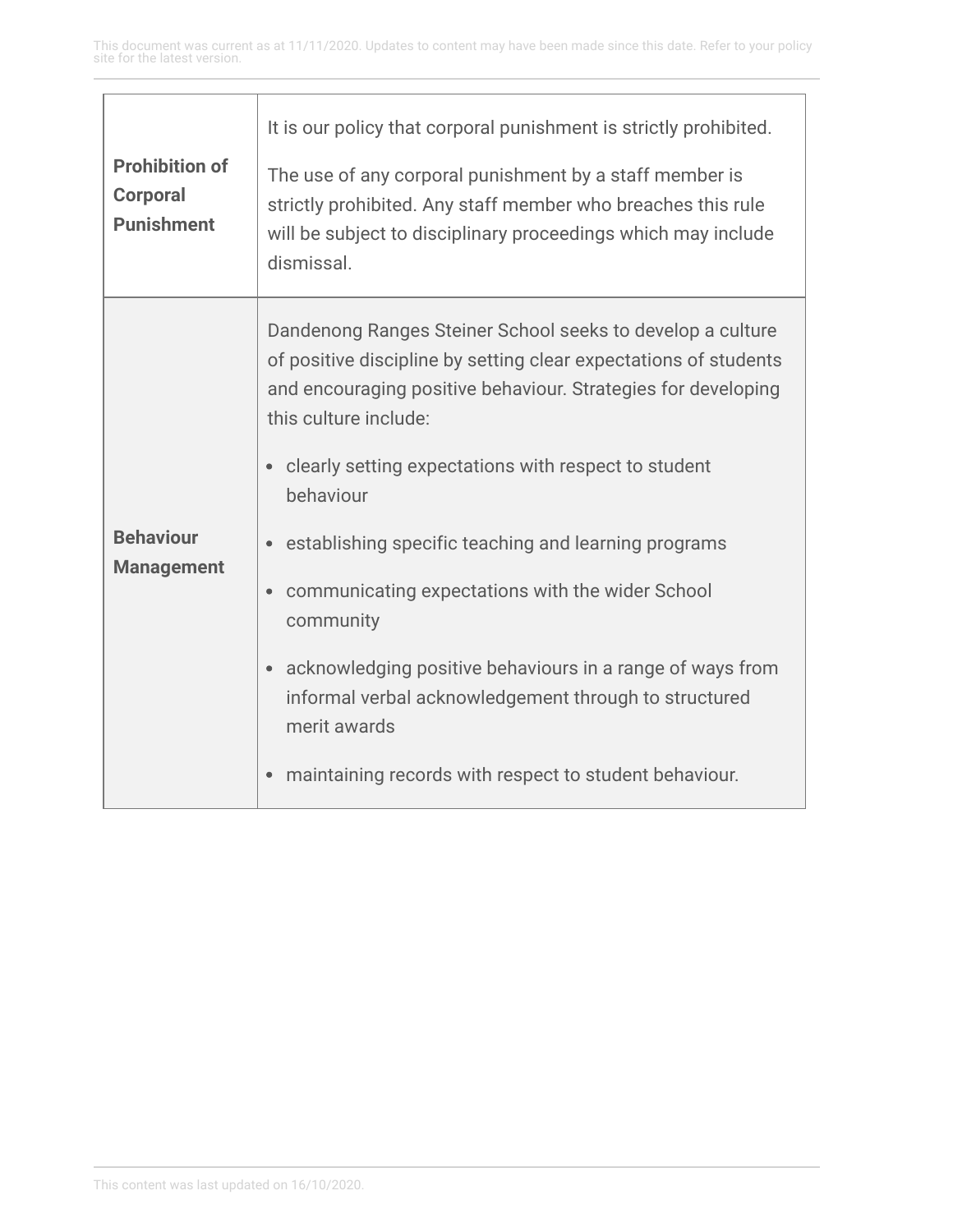| <b>Procedural</b><br><b>Fairness</b> | Students have a right to procedural fairness in dealings that<br>involve their interests. This includes disciplinary decisions. |
|--------------------------------------|---------------------------------------------------------------------------------------------------------------------------------|
|                                      | The principles of procedural fairness include the right to:                                                                     |
|                                      | know what the rules are, and what behaviour is expected of<br>$\bullet$<br>students                                             |
|                                      | have decisions determined by a reasonable and unbiased<br>person                                                                |
|                                      | know the allegations that have been made, and to respond to<br>$\bullet$<br>them                                                |
|                                      | be heard before a decision is made<br>$\bullet$                                                                                 |
|                                      | to have a decision reviewed (but not so as to delay an<br>۰<br>immediate punishment).                                           |
|                                      | Dandenong Ranges Steiner School is committed to ensuring                                                                        |
|                                      | procedural fairness when disciplining a student.                                                                                |
| <b>Procedures for</b>                | Dandenong Ranges Steiner School has developed specific                                                                          |
| Suspension,                          | procedures that must be followed when considering the                                                                           |
| <b>Expulsion and</b>                 | suspension or expulsion of a student. Refer to our Suspension                                                                   |
| <b>Exclusion</b>                     | and Expulsion Policy.                                                                                                           |